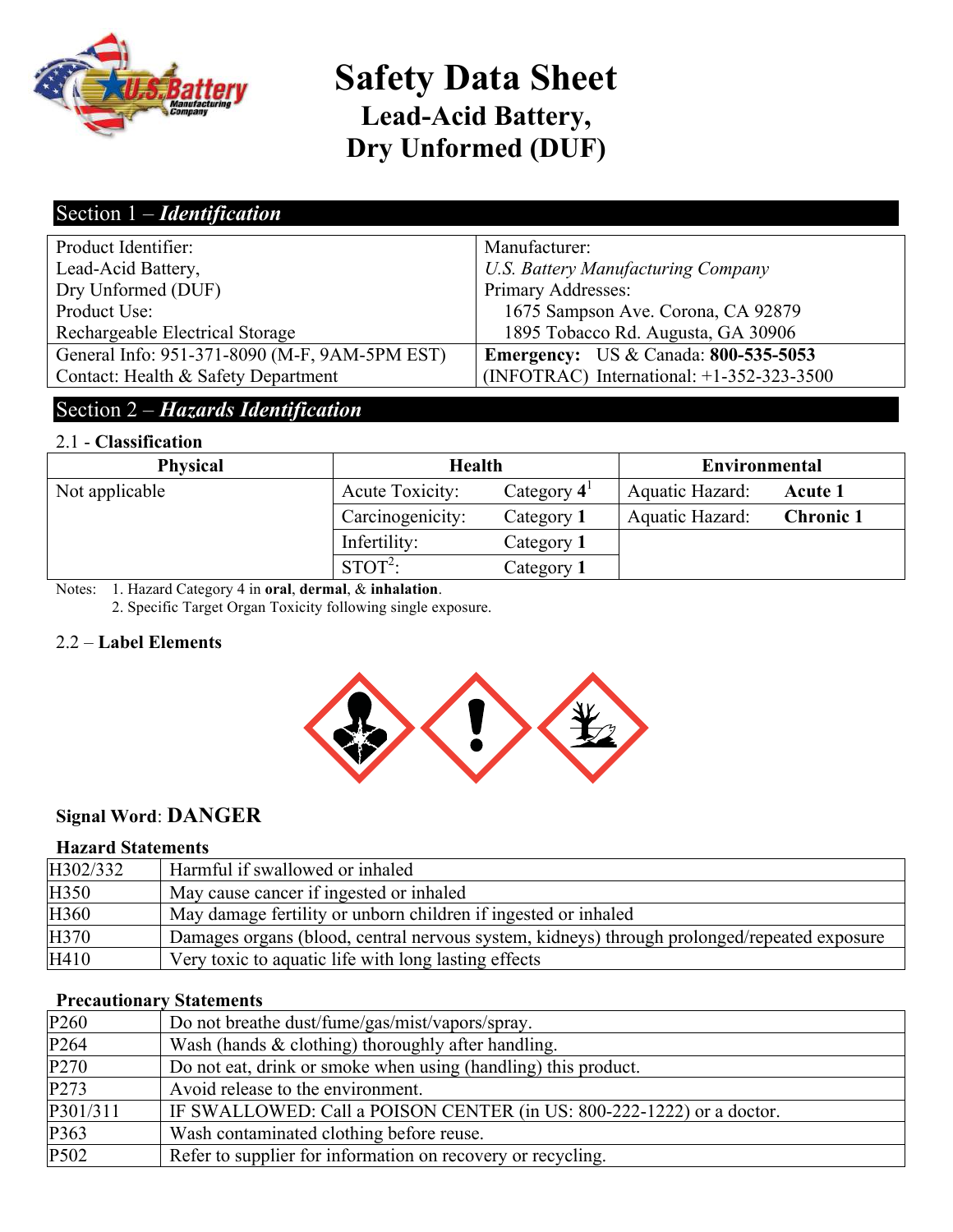### Section 3 – *Composition / Information on Ingredients*

| Ingredients                                                           | CASRN'          | % by Weight |
|-----------------------------------------------------------------------|-----------------|-------------|
| Elemental Lead (Pb) and                                               | 7439-92-1       | 95          |
| Lead(IV) oxide (PbO <sub>2</sub> ), also known as <i>lead dioxide</i> | $1309 - 60 - 0$ |             |
| Antimony                                                              | 7440-36-0       | l – 5       |

Notes: 1. Chemical Abstracts Service Registry Number (i.e., CAS#)

### Section 4 – *First-Aid Measures*

| Following <b>inhalation</b> | Remove from exposure, gargle, wash nose & lips. Consult physician.                         |
|-----------------------------|--------------------------------------------------------------------------------------------|
|                             | Following skin contact   Avoid inhalation/ingestion. Wash affected area with soap & water. |
|                             | Following eye contact   Rinse immediately with plenty of water.                            |
| Following <b>ingestion</b>  | Consult physician.                                                                         |

## Section 5 – *Firefighting Measures*

| Suitable extinguishing<br>media                     | Use appropriate media for surrounding fire (i.e., dry chemical, $CO_2$ , or water spray).<br>Do not use water on live electrical circuits. |
|-----------------------------------------------------|--------------------------------------------------------------------------------------------------------------------------------------------|
| Specific hazards                                    | Not applicable.                                                                                                                            |
| Special protective<br>equipment $\&$<br>precautions | Not applicable.                                                                                                                            |

## Section 6 – *Accidental Release Measures*

| Personal precautions $\&$<br>protective equipment | No health effects are expected related to normal use.<br>If article is recycled, vacuum lead dust (using HEPA filter). Do not use compressed<br>air or dry sweep. |
|---------------------------------------------------|-------------------------------------------------------------------------------------------------------------------------------------------------------------------|
| Emergency procedure,<br>containment, & cleanup    | Collect spilled material and place in approved container for disposal or recycle.<br>Dispose of any non-recyclable materials in accordance with regulations.      |
| Environmental<br>precautions                      | Dispose of as a hazardous waste in accordance with applicable regulations.                                                                                        |

## Section 7 – *Handling & Storage*

| Precautions for                | Except during recycling operations, do not breach casing. Use banding or stretch wrap to |
|--------------------------------|------------------------------------------------------------------------------------------|
| safe handling                  | secure items for shipping.                                                               |
| Conditions for<br>safe storage | Not applicable.                                                                          |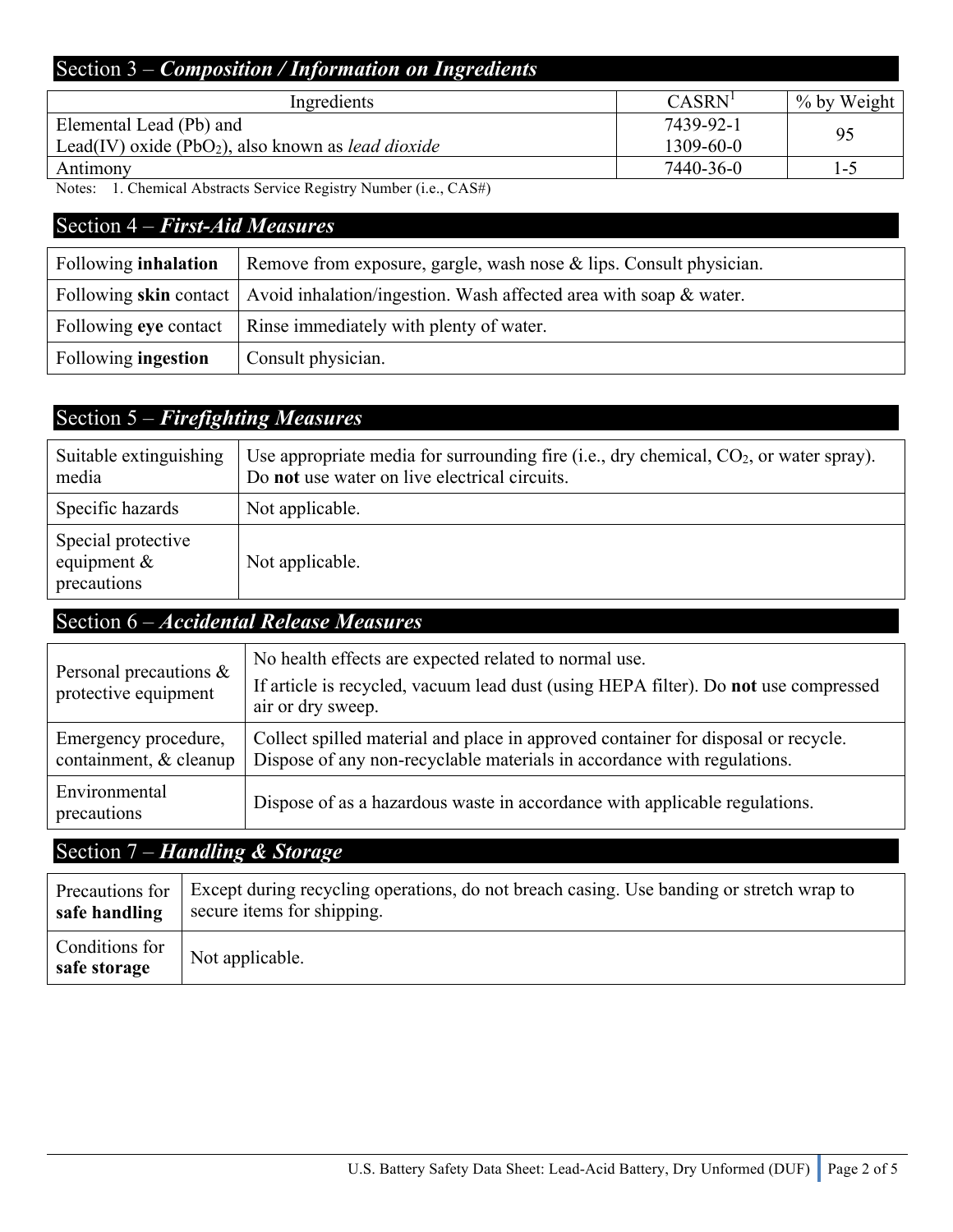## Section 8 – *Exposure Control / Personal Protection*

| Control parameters                | Ingredient                                                                  | <b>CASRN</b> | Limit | Value                 |
|-----------------------------------|-----------------------------------------------------------------------------|--------------|-------|-----------------------|
|                                   | Lead $(Pb)$                                                                 | 7439-92-1    | TWA   | $0.05 \text{ mg/m}^3$ |
|                                   | Lead(IV) oxide $(PbO2)$                                                     | 1309-60-0    | TWA   | $0.05 \text{ mg/m}^3$ |
| Engineering controls              | Not applicable.                                                             |              |       |                       |
| Individual protection<br>measures | Wear protective clothing, including eye protection, when filling batteries. |              |       |                       |

## Section 9 – *Physical & Chemical Properties*

| (a) Appearance                                | Plastic encasement  |
|-----------------------------------------------|---------------------|
| $(b)$ Odor                                    | None                |
| (c) Odor threshold                            | Not applicable      |
| $(d)$ pH                                      | Not applicable      |
| (e) Melting point (lead plates)               | Lead: $\sim 620$ °F |
| (f) Initial boiling point $&$ boiling range   | Not applicable      |
| $(g)$ Flash point                             | Not applicable      |
| (h) Evaporation rate                          | Not applicable      |
| (i) Flammability (solid, gas)                 | Not applicable      |
| (i) Upper/lower flammability/explosive limits | Not applicable      |
| (k) Vapor pressure (mm Hg $@20°C$ )           | Not applicable      |
| (1) Vapor density                             | Not applicable      |
| (m) Relative density (i.e., specific gravity) | Not applicable      |
| (n) Solubility                                | Lead $(0\%)$        |
| (o) Partition coefficient:                    | Not applicable      |
| (p) Auto-ignition temperature                 | Not applicable      |
| (q) Decomposition temperature                 | Not applicable      |
| Viscosity<br>(r)                              | Not applicable      |

## Section 10 – *Stability & Reactivity*

| Reactivity/Stability                   | Stable under normal conditions at ambient temperature.                        |
|----------------------------------------|-------------------------------------------------------------------------------|
| Conditions to avoid                    | None listed.                                                                  |
| Incompatible materials                 | None listed.                                                                  |
| Hazardous<br>decomposition<br>products | Lead compounds: Temperatures above the melting point may produce toxic fumes. |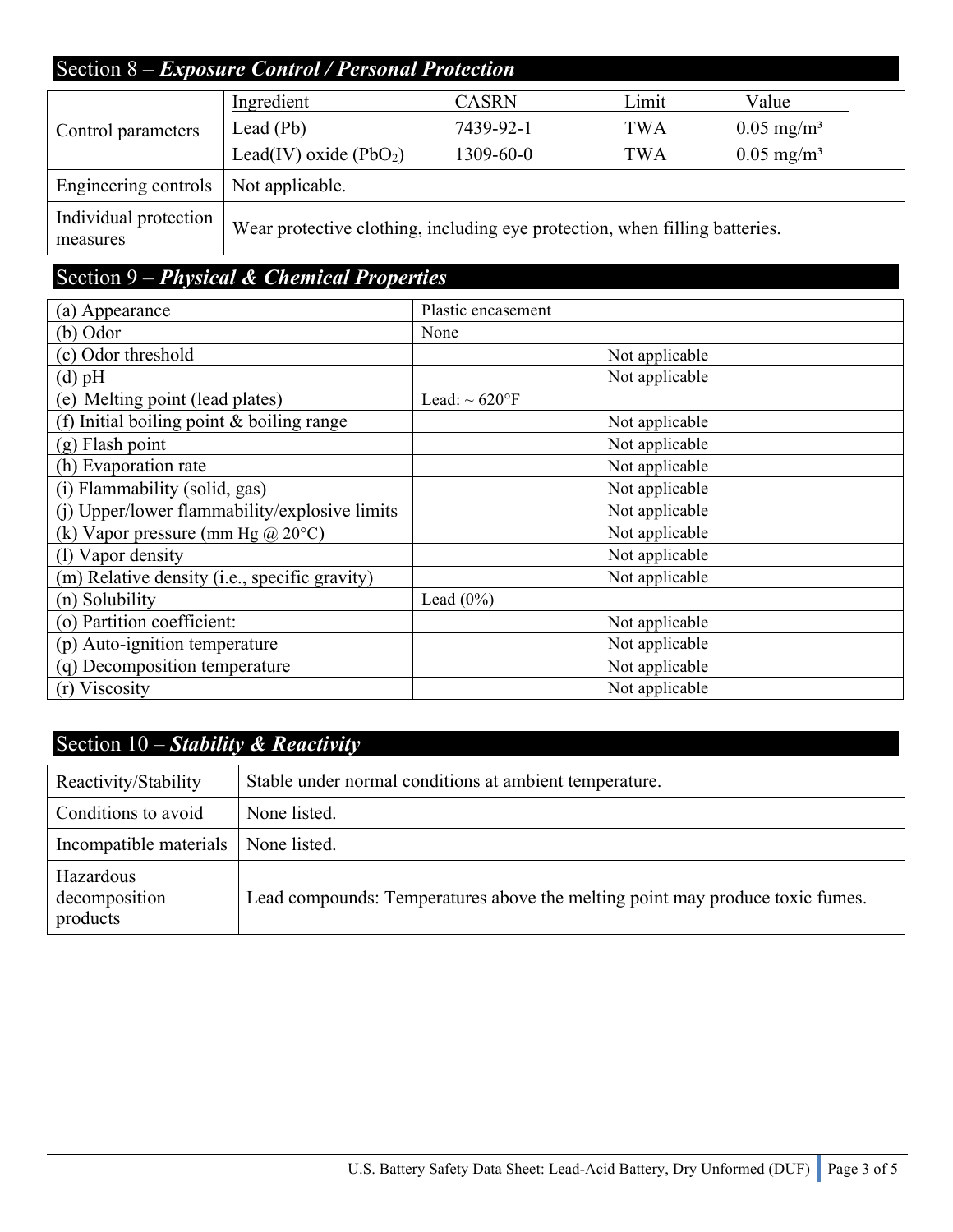### Section 11– *Toxicological Information*

| <b>Exposure Routes</b>                                   | Information                                                                                                                                                                                                                                                                                                                                                                                                                               |
|----------------------------------------------------------|-------------------------------------------------------------------------------------------------------------------------------------------------------------------------------------------------------------------------------------------------------------------------------------------------------------------------------------------------------------------------------------------------------------------------------------------|
| Inhalation                                               | Lead Compounds: inhalation of dust/fumes may irritate respiratory tract & lungs.                                                                                                                                                                                                                                                                                                                                                          |
| Ingestion<br>2.                                          | Lead Compounds: acute ingestion may cause abdominal pain, nausea, vomiting,<br>2.<br>diarrhea $\&$ severe cramping. A physician must treat this.                                                                                                                                                                                                                                                                                          |
| Skin<br>3.                                               | Lead Compounds: not absorbed through skin.<br>3.                                                                                                                                                                                                                                                                                                                                                                                          |
| 4. Eye                                                   | Lead Compounds: may cause eye irritation.<br>4.                                                                                                                                                                                                                                                                                                                                                                                           |
| Symptoms of<br>overexposure:<br>Acute/Chronic<br>effects | Acute effects<br>Lead Compounds: Symptoms of toxicity include headache, fatigue, abdominal pain, loss of<br>appetite, muscular aches and weakness, sleep disturbances and irritability<br>Chronic effects<br>Lead Compounds: anemia; damage to blood-forming tissues; neuropathy (particularly of<br>motor nerves); kidney damage; reproductive changes (males & females). Heavy exposure<br>may result in central nervous system damage. |
| Carcinogenicity                                          | Lead Compounds: IARC lists lead as Group 2A - likely in animals at extreme doses. Per<br>OSHA 29 CFR 1910.1200 App F, this is approximately equivalent to GHS Category 1B.                                                                                                                                                                                                                                                                |
| Toxicity                                                 | Lead: Acute Toxicity Estimate $(ATE) = 500$ mg/kg<br>Antimony: $LD_{50} = 100$ mg/kg (Rat)                                                                                                                                                                                                                                                                                                                                                |

### Under normal conditions/use, exposure to toxic material is not expected. The following information is provided for acid or lead exposure that may occur due to container breakage or under extreme conditions such as fire.

## Section 12 – *Ecological Information*

| Ecotoxicity                         | Lead: 48-hr $LC_{50}$ (aquatic invertebrates): < 1 mg/L                                                                                                                                                        |
|-------------------------------------|----------------------------------------------------------------------------------------------------------------------------------------------------------------------------------------------------------------|
| Persistence $\&$<br>Degradability   | Lead is very persistent in soil $&$ sediments.<br>No data on environmental degradation.                                                                                                                        |
| <b>Bioaccumulative</b><br>Potential | Bioaccumulation of lead occurs in aquatic $\&$ terrestrial animals $\&$ plants but little<br>bioaccumulation occurs through the food chain. Most studies include lead compounds<br>rather than elemental lead. |
| Mobility in Soil                    | Mobility of elemental lead between ecological compartments is slow.                                                                                                                                            |
| Other adverse effects               | No known effects on atmospheric ozone.                                                                                                                                                                         |

## Section 13- *Disposal Considerations*

| Reclamation / Recycle | Spent lead-acid batteries are completely recyclable (99% of all lead-acid batteries are<br>recycled) and should be reclaimed rather than disposed of as waste. Most retailers that<br>sell lead-acid batteries collect used batteries for recycling, as required by state laws. |
|-----------------------|---------------------------------------------------------------------------------------------------------------------------------------------------------------------------------------------------------------------------------------------------------------------------------|
|                       | Reclaimed lead-acid batteries are exempt from hazardous waste management<br>requirements in accordance with 40 CFR 266 Subpart G – Spent Lead-Acid Batteries<br>Being Reclaimed.                                                                                                |
|                       | Otherwise, spent lead-acid batteries fall under Universal Waste Regulations of<br>40 CFR 273 – Standards for Universal Waste Management.                                                                                                                                        |